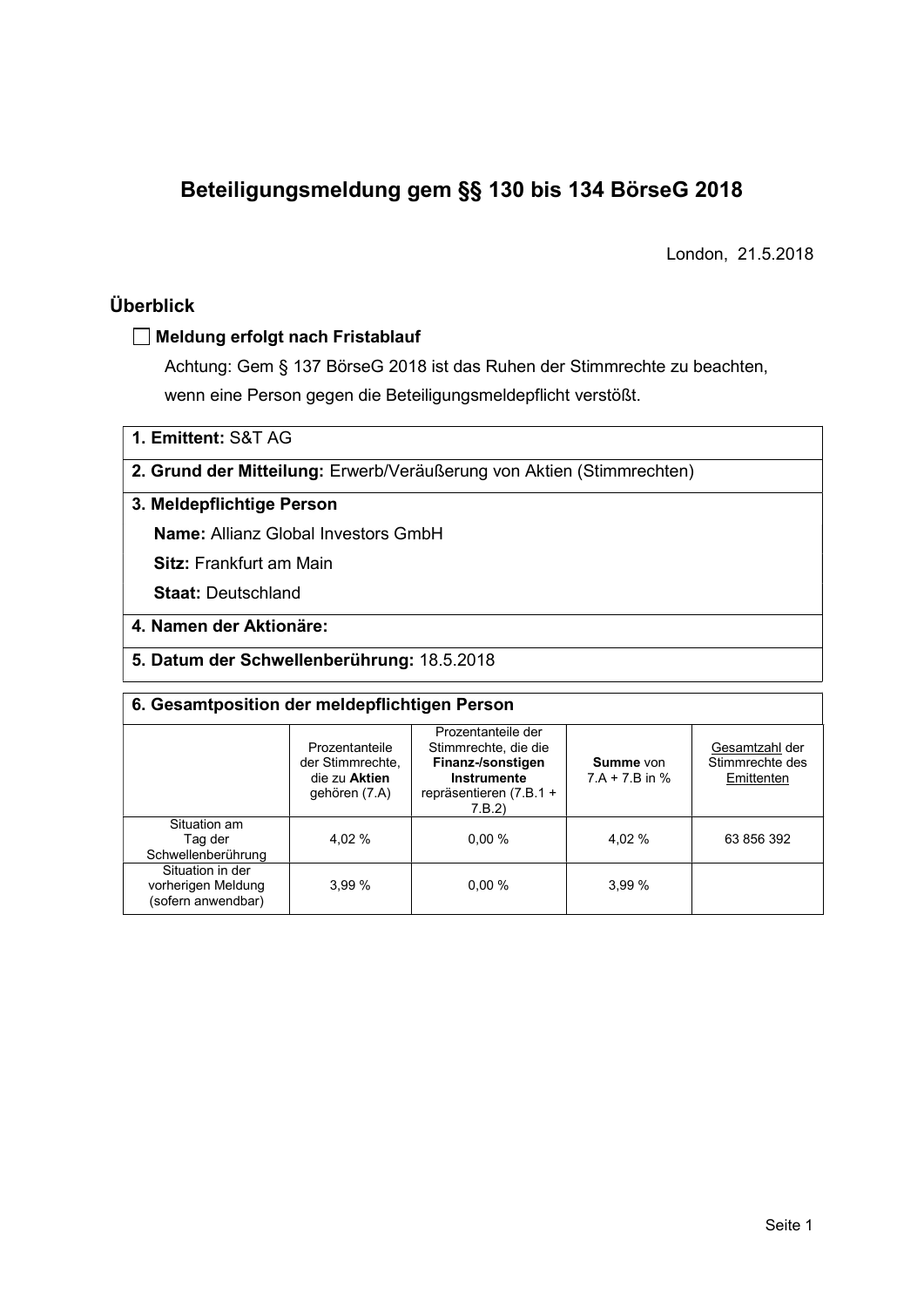# Details

 $\Gamma$ 

## 7. Details über die gehaltenen Instrumente am Tag der Berührung der Schwelle:

| A: Stimmrechte, die zu Aktien gehören |                                       |                                         |                                              |                                         |  |  |  |  |
|---------------------------------------|---------------------------------------|-----------------------------------------|----------------------------------------------|-----------------------------------------|--|--|--|--|
| <b>ISIN der Aktien</b>                | Anzahl der Stimmrechte                |                                         | Prozentanteil der Stimmrechte                |                                         |  |  |  |  |
|                                       | Direkt<br>$(S$ 130 Börse $G$<br>2018) | Indirekt<br>$(S$ 133 Börse $G$<br>2018) | <b>Direkt</b><br>$(S$ 130 Börse $G$<br>2018) | Indirekt<br>$(S$ 133 Börse $G$<br>2018) |  |  |  |  |
| AT0000A0E9W5                          | 2 565 472                             |                                         | 4.02 %                                       | 0.00%                                   |  |  |  |  |
| <b>Subsumme A</b>                     | 2 5 6 4 7 2                           |                                         |                                              | 4.02 %                                  |  |  |  |  |

| B 1: Finanzinstrumente / sonstige Instrumente gem § 131 Abs 1 Z 1 BörseG 2018 |                                                                                                                               |              |  |  |  |  |  |
|-------------------------------------------------------------------------------|-------------------------------------------------------------------------------------------------------------------------------|--------------|--|--|--|--|--|
| Art des Instruments                                                           | Anzahl der Stimmrechte<br>Prozentanteil der<br>Ausübungsfrist<br>Verfalldatum<br>die erworben werden<br>Stimmrechte<br>können |              |  |  |  |  |  |
|                                                                               |                                                                                                                               |              |  |  |  |  |  |
|                                                                               |                                                                                                                               | Subsumme B.1 |  |  |  |  |  |

| B 2: Finanzinstrumente / sonstige Instrumente gem § 131 Abs 1 Z 2 BörseG 2018 |              |                |                                    |                           |                                     |  |  |
|-------------------------------------------------------------------------------|--------------|----------------|------------------------------------|---------------------------|-------------------------------------|--|--|
| Art des<br>Instruments                                                        | Verfalldatum | Ausübungsfrist | Physisches oder<br>Cash Settlement | Anzahl der<br>Stimmrechte | Prozentanteil<br>der<br>Stimmrechte |  |  |
|                                                                               |              |                |                                    |                           |                                     |  |  |
|                                                                               |              |                | Subsumme B.2                       |                           |                                     |  |  |

 $\overline{\phantom{a}}$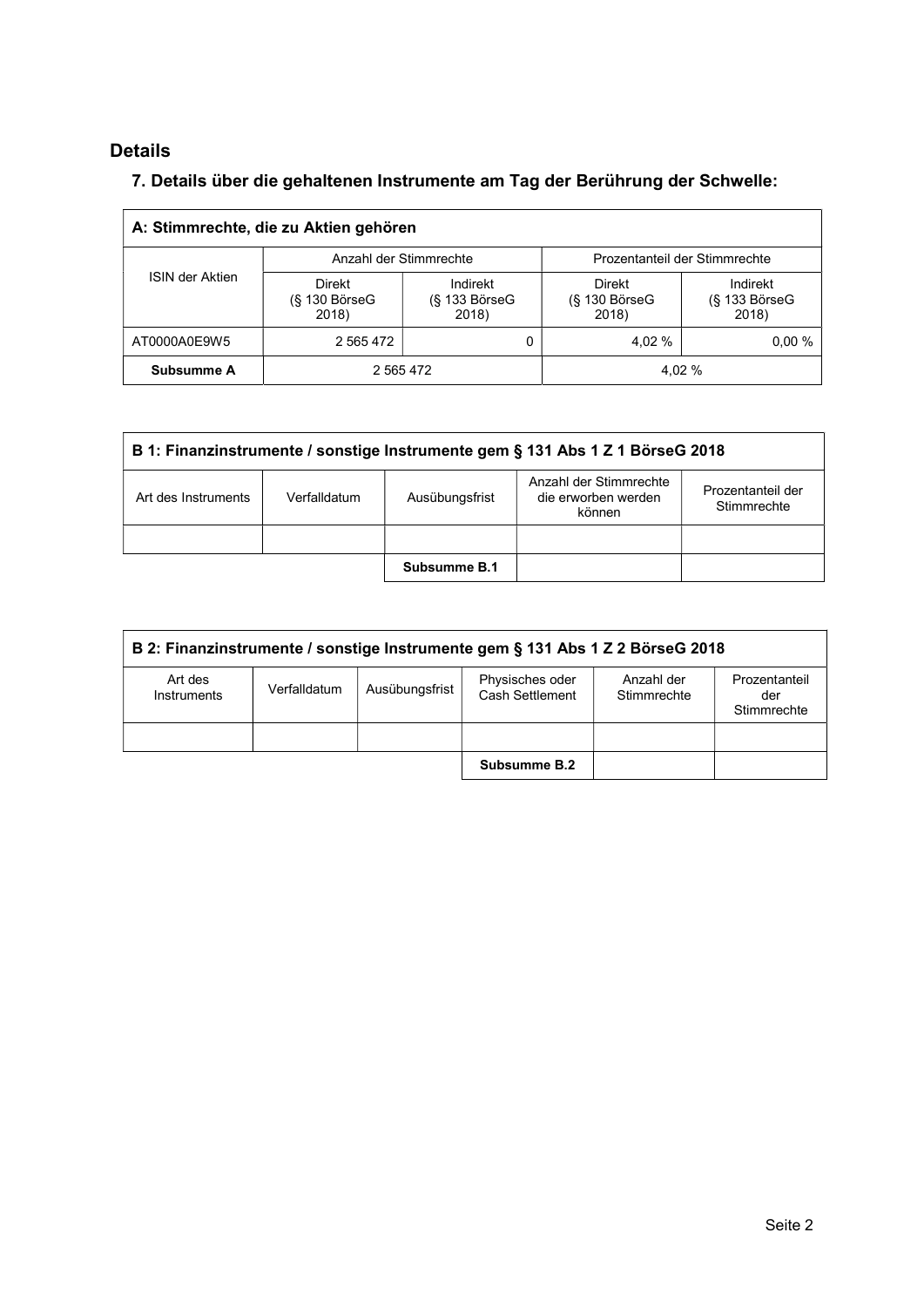## 8. Information in Bezug auf die meldepflichtige Person:

 Die meldepflichtige Person (Punkt 3) wird nicht von einer natürlichen/juristischen Person kontrolliert und kontrolliert auch keine andere Person, die direkt oder indirekt Instrumente am Emittenten hält.

 $\boxtimes$  Volle Kette der kontrollierten Unternehmen, über die die Stimmrechte und/oder Finanz-/sonstigen Instrumente gehalten werden, beginnend mit der obersten kontrollierenden natürlichen oder juristischen Person:

| Ziffer | <b>Name</b>                             | Direkt kontrolliert<br>durch Ziffer | Direkt gehaltene<br>Stimmrechte in<br>Aktien (%) | Direkt gehaltene<br>Finanz-<br>/sonstige<br>Instrumente $(\%)$ | Total von beiden<br>$(\%)$ |
|--------|-----------------------------------------|-------------------------------------|--------------------------------------------------|----------------------------------------------------------------|----------------------------|
|        | Allianz SE                              |                                     |                                                  |                                                                |                            |
| 2      | Allianz Asset<br>Management AG          |                                     |                                                  |                                                                |                            |
| 3      | Allianz Global<br><b>Investors GmbH</b> |                                     | 4.02 %                                           | 0.00%                                                          | 4,02 %                     |
|        |                                         |                                     |                                                  |                                                                |                            |

## 9. Im Falle von Stimmrechtsvollmacht

Datum der Hauptversammlung: -

Stimmrechtsanteil nach der Hauptversammlung: - entspricht - Stimmrechten

#### 10. Sonstige Kommentare:

#### -

London am 21.5.2018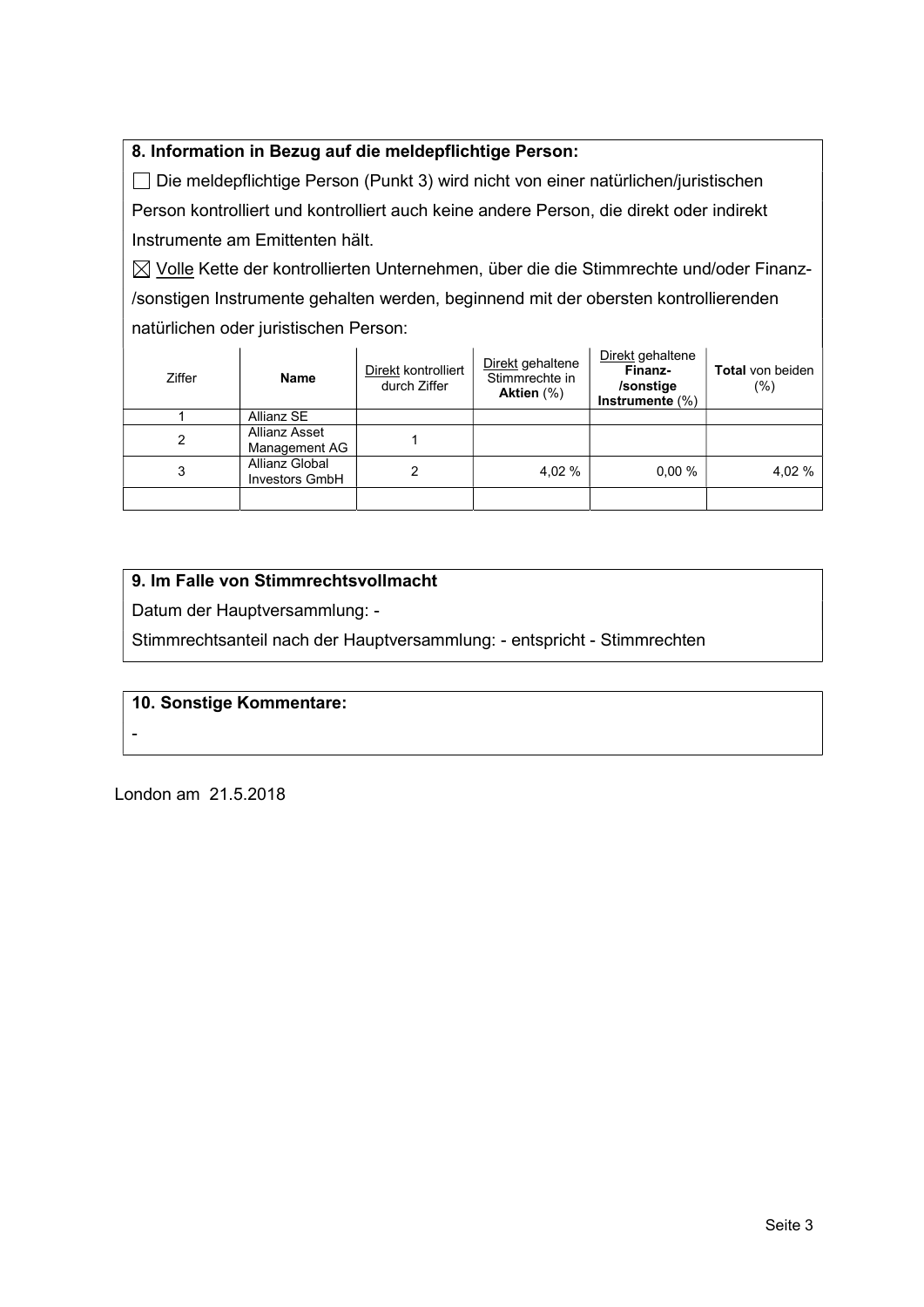# Major holdings notification pursuant to Sec. 130 to 134 BörseG 2018

London, 21.5.2018

### **Overview**

#### $\Box$  Notification made after deadline

Caution: In case of violations of major holdings notification rules, please pay attention to Section 137 BörseG 2018 (Suspension of voting rights)

- 1. Issuer: S&T AG
- 2. Reason for the notification: Acquisition or disposal of voting rights

### 3. Person subject to notification obligation

Name: Allianz Global Investors GmbH

City: Frankfurt am Main

Country: Deutschland

#### 4. Name of shareholder(s):

### 5. Date on which the threshold was crossed or reached: 18.5.2018

#### 6. Total positions

|                                                                                | % of voting rights<br>attached to<br>shares $(7.A)$ | % of voting rights<br>through<br>financial/other<br>instruments $(7.B.1 +$<br>7.B.2 | <b>Total</b> of both in %<br>$(7.A + 7.B)$ | Total number of<br>voting rights of<br>issuer |
|--------------------------------------------------------------------------------|-----------------------------------------------------|-------------------------------------------------------------------------------------|--------------------------------------------|-----------------------------------------------|
| Resulting situation on the<br>date on which threshold<br>was crossed / reached | 4.02 %                                              | 0.00%                                                                               | 4.02 %                                     | 63 856 392                                    |
| Position of previous<br>notification (if applicable)                           | 3.99%                                               | 0.00%                                                                               | 3.99%                                      |                                               |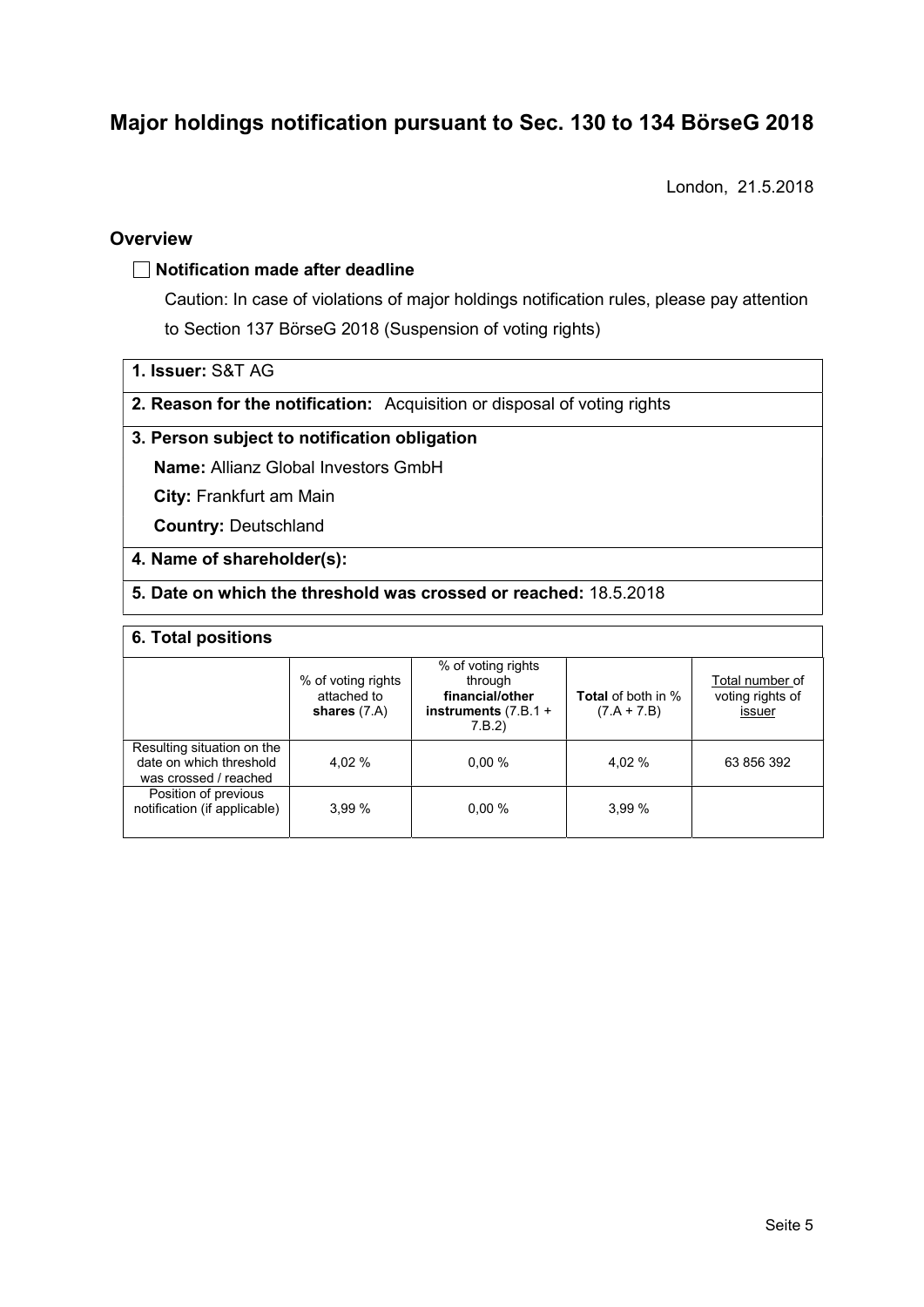# Details

## 7. Notified details of the resulting situation:

| A: Voting rights attached to shares |                                    |                                      |                                    |                                      |  |  |  |
|-------------------------------------|------------------------------------|--------------------------------------|------------------------------------|--------------------------------------|--|--|--|
|                                     |                                    | Number of voting rights              | % of voting rights                 |                                      |  |  |  |
| <b>ISIN Code</b>                    | Direct<br>(Sec 130 BörseG<br>2018) | Indirect<br>(Sec 133 BörseG<br>2018) | Direct<br>(Sec 130 BörseG<br>2018) | Indirect<br>(Sec 133 BörseG<br>2018) |  |  |  |
| AT0000A0E9W5                        | 2 5 6 5 4 7 2                      | 0                                    | 4.02 %                             | 0.00%                                |  |  |  |
| <b>SUBTOTAL A</b>                   | 2 5 6 5 4 7 2                      |                                      |                                    | 4.02 %                               |  |  |  |

| B 1: Financial / Other Instruments pursuant to Sec. 131 para. 1 No. 1 BörseG 2018 |                        |                     |                                                                                      |                    |  |  |  |
|-----------------------------------------------------------------------------------|------------------------|---------------------|--------------------------------------------------------------------------------------|--------------------|--|--|--|
| Type of instrument                                                                | <b>Expiration Date</b> | Exercise Period     | Number of voting<br>rights that may be<br>acquired if the<br>instrument is exercised | % of voting rights |  |  |  |
|                                                                                   |                        |                     |                                                                                      |                    |  |  |  |
|                                                                                   |                        | <b>SUBTOTAL B.1</b> |                                                                                      |                    |  |  |  |

| B 2: Financial / Other Instruments pursuant to Sec. 131 para. 1 No. 2 BörseG 2018 |                    |                    |                               |                            |                       |  |  |
|-----------------------------------------------------------------------------------|--------------------|--------------------|-------------------------------|----------------------------|-----------------------|--|--|
| Type of instrument                                                                | Expiration<br>Date | Exercise<br>Period | Physical /<br>Cash Settlement | Number of<br>voting rights | % of voting<br>rights |  |  |
|                                                                                   |                    |                    |                               |                            |                       |  |  |
|                                                                                   |                    |                    | <b>SUBTOTAL B.2</b>           |                            |                       |  |  |